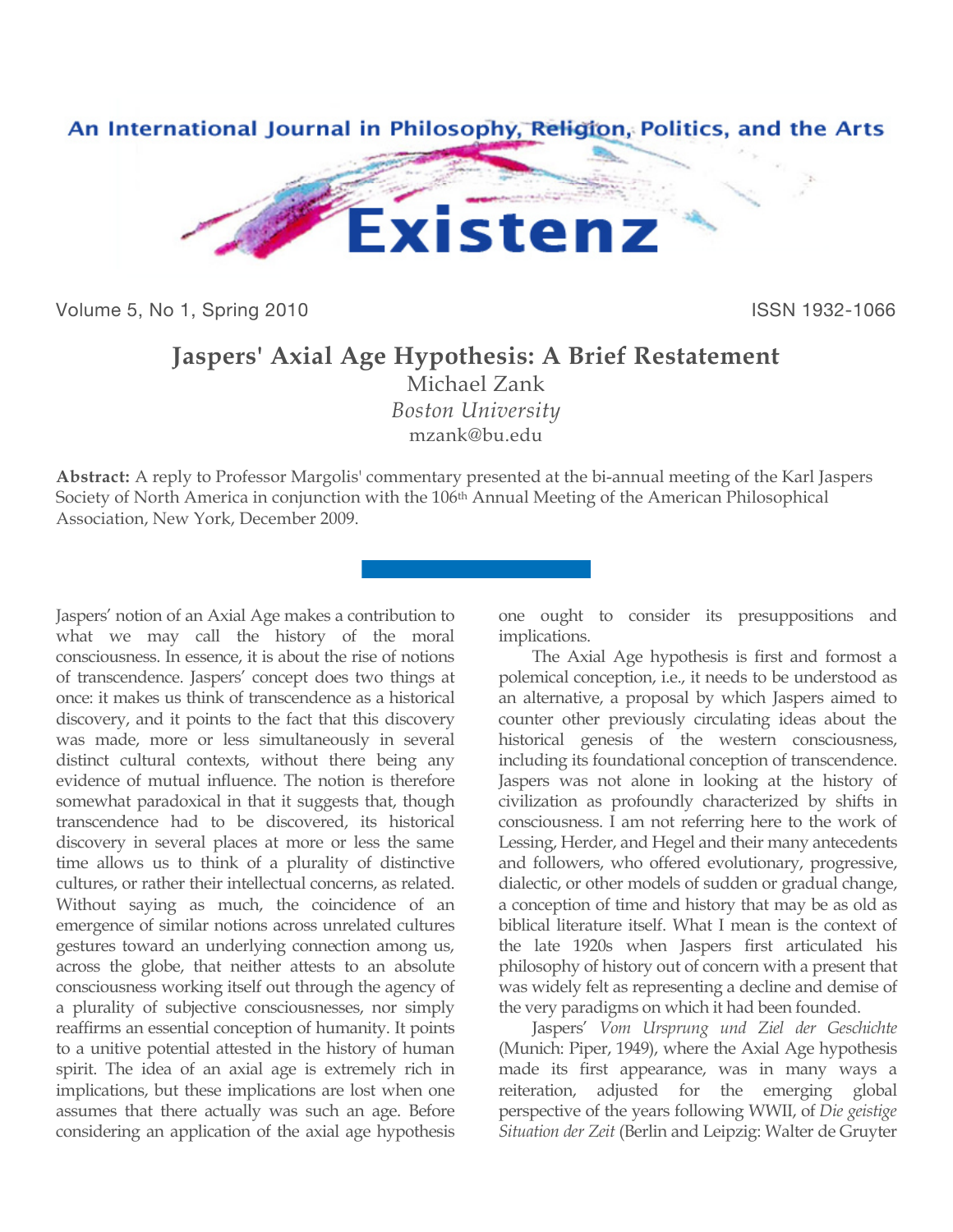1931), which appeared as volume 1000 in the popular *Sammlung Göschen* of "brief and generally accessible" introductions to the latest state of knowledge in all fields. This book appeared in several further printings and Jaspers himself refers to it as a companion piece to the 1949 book*.* The theme raised in 1931 is technology and its implications for the human spirit. This remained a central concern for existentialist philosophy and was taken up by Heidegger as well. The context for the 1931 book was the then widely debated "crisis" of modernity. The historical approach to this question meant to ask for the beginning or origin of modernity in the larger sense of "our age." Answers to this question varied according to one's intuition and focus. If one saw the crisis of modernity primarily as a crisis of the authority of tradition, the beginning of the crisis could be located in Hobbes, Spinoza, or even earlier, in Machiavelli. What was meant by modernity itself, however, could be dated all the way back to the world inaugurated by Socrates and the Hebrew prophets. With Nietzsche, many considered both Platonism and Judeo-Christianity as the imposition of slave morality on an earlier form of humanity. This 1920s realization of the historicity of faith and ethics was more than historical critique, which began much earlier. What was new was that the incontrovertible realiziation of the historicity of our conceptions of human freedom and dignity led to a fundamental exposure of the human being as naked existence. To speak to this spiritual situation in the interest of a new humanism could not proceed as if nothing had happened. Jaspers struggled with the problem of how to affirm the reality of the demise of all great traditions while attempting to derive from history itself an affirmation of that tradition that could guide us into an uncharted future. Unlike others Jaspers felt disinclined to throw the baby out with the bathwater, so to speak. It is in that context and in light of such intentions that the notion of an Axial Age must be considered.

The real center of gravity of Jaspers' 1949 meditation on history is not the Axial Age as such but the future of those Western values that are rooted in the texts and traditions that first appeared in the middle of the millennium before Christ and from which Western civilization renewed itself until the modern technological age destroyed the plausibility of every and all tradition.

I became interest in Jaspers' Axial Age hypothesis in connection with a book I am writing on Jerusalem as a holy city. The history of the conception of this city, as reflected in its actual history as well as in the writings and rituals that relate to it, mirrors the history of Jaspers' axial age, namely, the rise of notions of transcendence in the ancient world, the conflicts between civilizations that harbored different notions of the mandates of transcendence, and finally the decline of tradition and its consequences. Jaspers' philosophical approach to history allows me to consider Jerusalem in an uncommon light. By looking at transcendence as a principle that unites Judaism, Christianity, and Islam in their many forms it is possible to see Jewish, Christian, and Muslim views of Jerusalem—in the age when transcendence was the accepted ground of all temporal reality—as variations on a theme. This allows me to distinguish this middle age (the age of transcendence, when the earthly Jerusalem merely signified an eternal reality) from its antecedent (the age when Jerusalem was not yet an allegory of heaven but literally—or rather metaphorically—the footstool of  $YHWH$ ),<sup>1</sup> as well as from its successor (the age of power politics supported by a historical approach to biblical literature that includes both British colonialism and modern Zionism). All three attitudes are still present somewhere and in some form, but it is clear that the approach of the third age, which is also the age of colonialism, has lost its plausibility and we are short of good alternatives.

**\*\*\***

Professor Margolis restates my observations and thesis beautifully and succinctly. He recognizes the instrumental and rhetorical character of organizing the history of Jerusalem around the phenomenon of scripture, a Jaspers-like device of simplification that is meant to stimulate reflexion on a grand spiritual formation that is more or less receding into the past and whose receding leaves us puzzled and disoriented but also curious and attentive to our own limit-situation.

Margolis then raises the question of whether any philosopher, let alone Jaspers or Zank, has been able to capture a glimpse of humanity and he rightly points to

 $\overline{a}$ 

<sup>&</sup>lt;sup>1</sup> The terminology I use here, including metaphor, and the focus on paradigmatic linguistic differences between the ages here distinguished, is borrowed from Northrop Frye, *The Great Code*, Toronto: Academic Press 1983, chapter I.